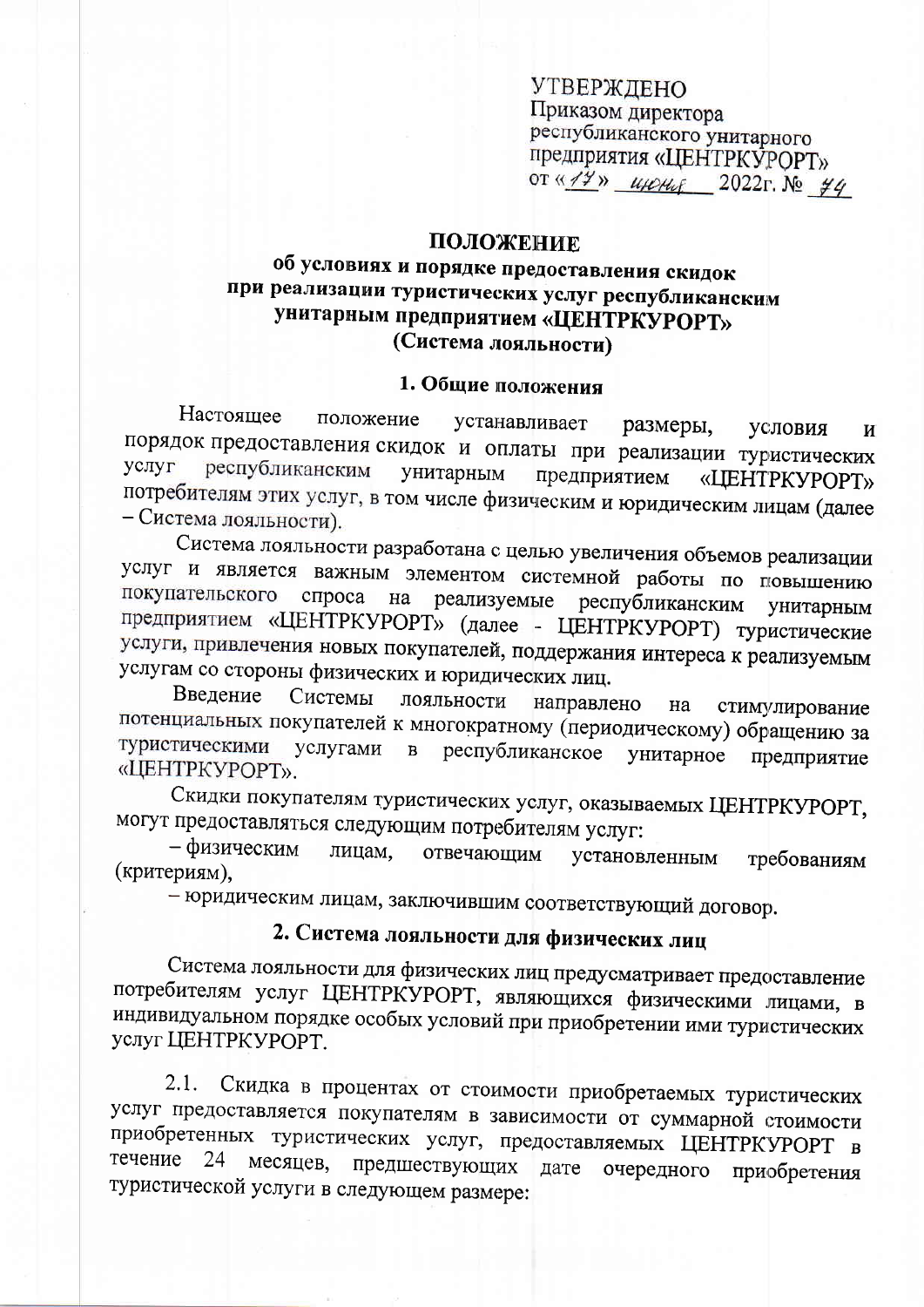| <sub>і</sub> При суммарной стоимости покупок за 24 месяца,<br>рублей | Размер скидки |
|----------------------------------------------------------------------|---------------|
| от 1 500,00 до 2 999,99 включительно                                 |               |
| от 3 000,00 до 4 999,99 включительно                                 | 1,5%          |
| от 5 000,00 до 7 499,99 включительно                                 | 2,5%          |
| от 7 500,00 и более                                                  | 4,0%          |
|                                                                      | 5,0%          |

Рассрочка или отсрочка оплаты за приобретаемые туристические  $2.2.$ услуги гражданам, которые совершили не менее 3 (трех) приобретений туристических услуг в течение 12 месяцев, предшествующих дате очередной покупки, или если суммарная стоимость приобретенных туристических услуг за этот же период составила более 1 700,00 (одна тысяча семьсот) рублей (независимо от количества совершенных покупок) предоставляется следующем порядке:  $\mathbf{B}$ 

| Период рассрочки (отсрочки)<br>оплаты | Условия оплаты                                                                                            |
|---------------------------------------|-----------------------------------------------------------------------------------------------------------|
| Рассрочка на 2 месяца                 | ежемесячные платежи в размере 50% от                                                                      |
| Рассрочка на 3 месяца                 | стоимости туристических услуг<br>оплата в первый месяц в размере 30% от<br>стоимости туристических услуг, |
| Рассрочка на 4 месяца                 | во второй месяц - 40%,<br>в третий месяц - 30%<br>ежемесячные платежи в размере 25% от                    |
| Отсрочка оплаты на 1 месяц            | стоимости туристических услуг<br>стоимость приобретаемых туристических                                    |
| Отсрочка оплаты на 2 месяца           | услуг увеличивается на 2,5%<br>стоимость приобретаемых туристических                                      |
| Отсрочка оплаты на 3 месяца           | услуг увеличивается на 5,0%<br>стоимость приобретаемых туристических<br>услуг увеличивается на 7,5%       |

При использовании покупателями рассрочки и отсрочки оплаты в соответствии с подпунктом 2.2., скидки согласно подпункту 2.1. Системы лояльности не применяются.

Единовременные скидки в процентах от стоимости туристических  $2.3.$ услуг в определенные дни (Happy Day) или отдельные календарные периоды предоставляются всем потребителям услуг. совершившим ПОКУПКУ туристических услуг в определенные дни.

Конкретные календарные дни (периоды) и размеры предоставляемых в эти дни скидок устанавливаются приказами директора ЦЕНТРКУРОРТ не позднее, чем за 30 дней до наступления таких дат. Информация о разовых скидках (Нарру Day) размещается в открытом доступе на официальных интернет-ресурсах и социальных сетях ЦЕНТРКУРОРТ.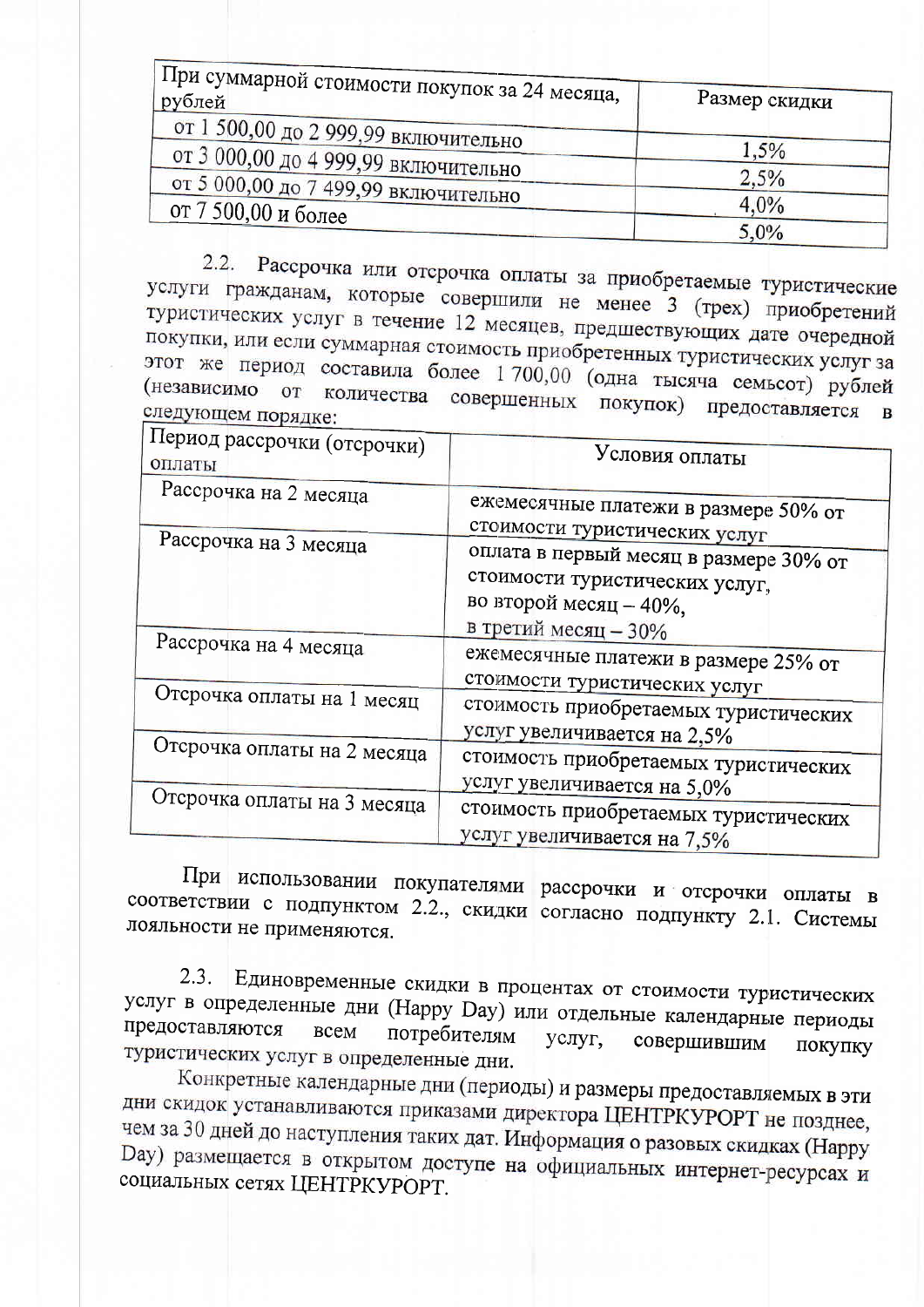2.4. Специальные скидки при приобретении туристических услуг для работников Управления делами Президента Республики Беларусь (далее -УДПРБ), организаций и учреждений, входящих в систему УДПРБ (далее работники системы УДПРБ).

Скидки, рассрочка и отсрочка оплаты, указанные в Разделу 2 «Система лояльности для физических лиц» предоставляются работники системы УДПРБ независимо от количества и стоимости ранее приобретенных в ЦЕНТРКУРОРТ туристических услуг в размере 2,5% от стоимости приобретаемых туристических услуг, при условии стажа работы в этих организациях на момент приобретения туристических услуг не менее 11 (одиннадцати) месяцев;

Бывшими работниками системы УДПРБ. проработавшими  $\overline{B}$ соответствующих организациях не менее 5 (пяти) лет и уволившимися в связи с выходом на пенсию, переводом на работу в другие государственные организации, переходом на выборные должности в органах республиканского или местного управления.

Обязанность по документальному подтверждению<sup>1</sup> прав граждан на получение специальных скидок по стоимости и (или) условиям оплаты туристических услуг в соответствии с Системой лояльности возлагается на физическое лицо, претендующего на получение таких скидок.

# 3. Система лояльности для юридических лиц

Система лояльности ДЛЯ юридических ЛИЦ предусматривает предоставление особых условий при реализации им туристических услуг отдельным организациям, заключившим долгосрочный (на срок не менее одного года) договор (далее - корпоративный клиент) с ЦЕНТРКУРОРТОМ, а также индивидуально - работникам таких организаций и приравненных к ним лицам<sup>2</sup>.

В случаях индивидуального обращения граждан за получением особых условий, предусмотренных Системой лояльности для их организаций, на них возлагается обязанность по документальному подтверждению прав на получение таких условий<sup>3</sup>.

 $3.1.$ Скидки в процентах от стоимости приобретаемых туристических услуг предоставляются корпоративным клиентам, которые удовлетворяют следующим критериям:

| Сумма исполненных обязательств по договору в   | Размер скидки |
|------------------------------------------------|---------------|
| части оплаты туристических услуг на дату       |               |
| приобретения туристической услуги, тыс. рублей |               |
| от 5,0 до 14,9 включительно                    | 1,5%          |
| от 15,0 до 29,9 включительно                   | 2,5%          |
| от 30,0 до 49,9 включительно                   | 4,0%          |
| от 50,0 и более                                | 6,0%          |

<sup>&</sup>lt;sup>1</sup> Справка с места работы или копия трудовой книжки, заверенная нанимателем (бывшим нанимателем) <sup>2</sup> Бывшие работники, которые согласно ЛНА (коллективный договор и т.п.) обладают равными правами с работниками данной организации

<sup>&</sup>lt;sup>з</sup> Справка с места работы или копия трудовой книжки, заверенная нанимателем (бывшим нанимателем)